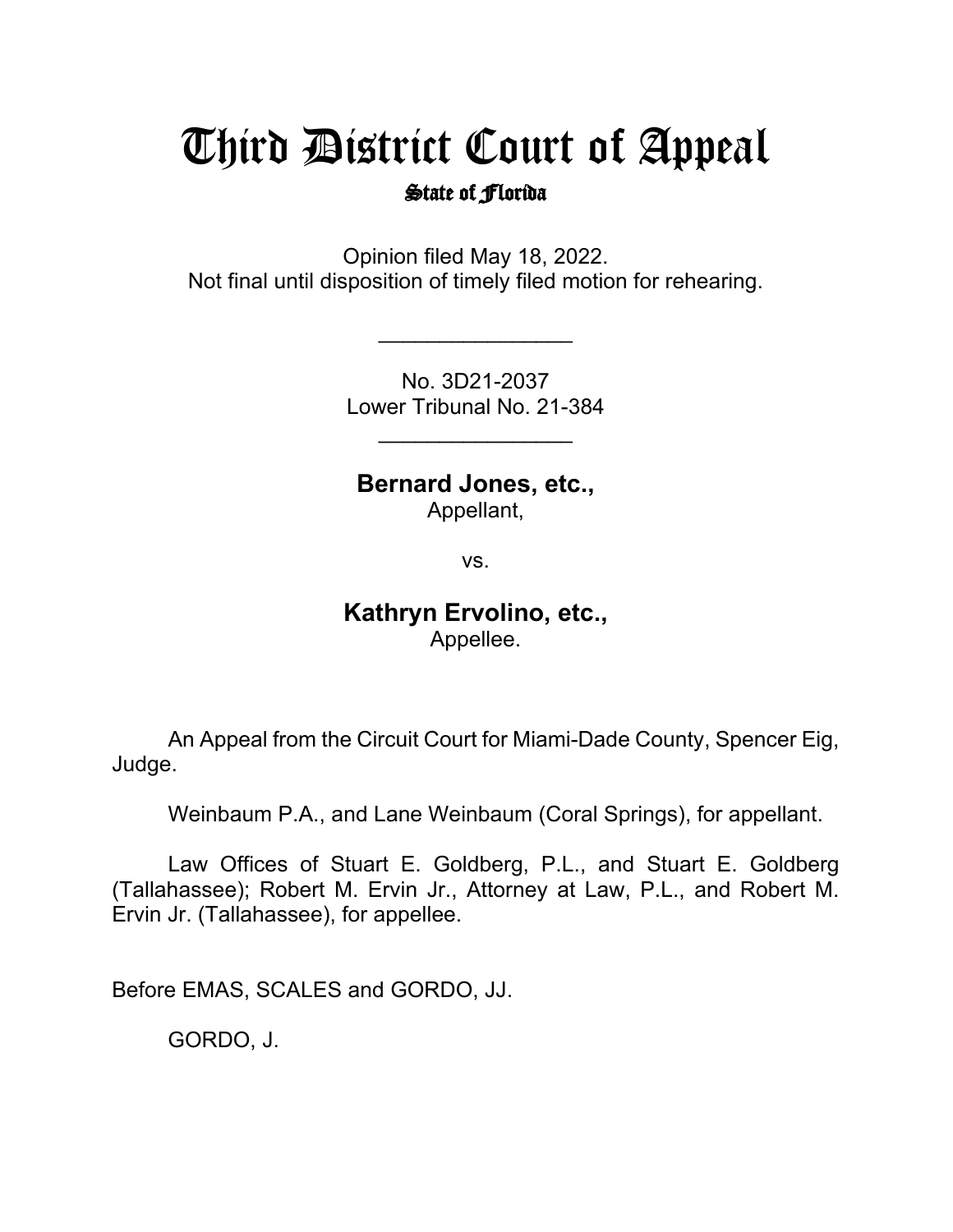Bernard Jones appeals a trial court order granting summary judgment in favor of Kathryn Ervolino and denying his petition for administration and imposition of a constructive trust.<sup>[1](#page-1-0)</sup> We have jurisdiction. Fla. R. App. P. 9.030(b)(1)(A). We reverse the order because the trial court failed to comply with the newly amended summary judgment standard under Florida Rule of Civil Procedure 1.510(a).

Jones filed a petition for administration in probate after the death of Ronald David Scheffler, claiming he was the sole beneficiary under the decedent's will and sought to be appointed as the personal representative of the estate. Ervolino, the decedent's niece, filed a separate petition for administration and sought to be appointed as the personal representative of the estate, claiming the decedent died with no valid will. Thereafter, the parties conducted discovery. Jones filed an amended petition for administration seeking to impose a constructive trust. Ervolino subsequently filed a motion for summary judgment arguing the will was invalid as a matter of law pursuant to section 732.502(1)(c), Florida Statutes, thus the estate should proceed by intestate administration.

On September 2, 2021, the trial court granted summary judgment and stated: "The Court having heard from all the parties, the Court grants the

<span id="page-1-0"></span><sup>&</sup>lt;sup>1</sup> We express no opinion as to the trial court's ruling on the merits.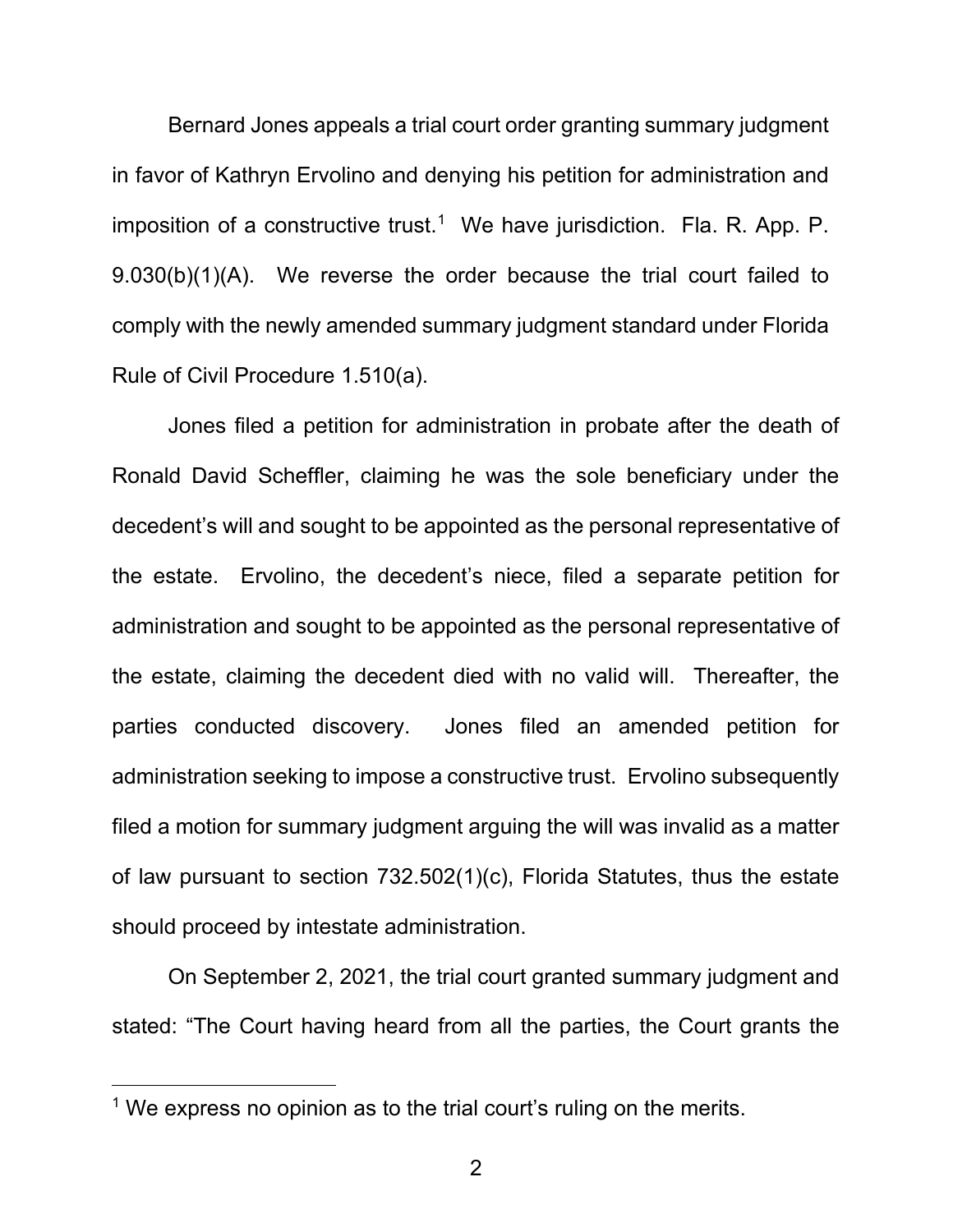motion for summary judgment. The Court enters a final judgment denying the amended petition to probate will. The Court grants the petition for intestate administration. The Court appoints Kathryn Ervolino as personal representative of the estate." It subsequently entered a written order providing: "Kathryn Ervolino's petition for intestate administration is granted. Kathryn Ervolino's Motion for Summary Judgment is granted. Bernard Jones's amended petition for testate administration and imposition of a constructive trust is respectfully denied." This appeal followed.

## **LEGAL ANALYSIS**

Our standard of review of a final summary judgment order is de novo. See Volusia Cnty. v. Aberdeen at Ormond Beach, L.P., 760 So. 2d 126, 130 (Fla. 2000).

The Florida Supreme Court has substantially revised the substantive and procedural provisions of the summary judgment rule. See In re Amends. to Fla. R. of Civ. P. 1.510, 317 So. 3d 72, 74 (Fla. 2021). The effective date of the new rule is May 1, 2021, and the amendments shall "govern the adjudication of any summary judgment motion decided on or after that date, including in pending cases." Id. at 77.

Florida Rule of Civil Procedure 1.510(a) provides:

**(a) Motion for Summary Judgment or Partial Summary Judgment.** A party may move for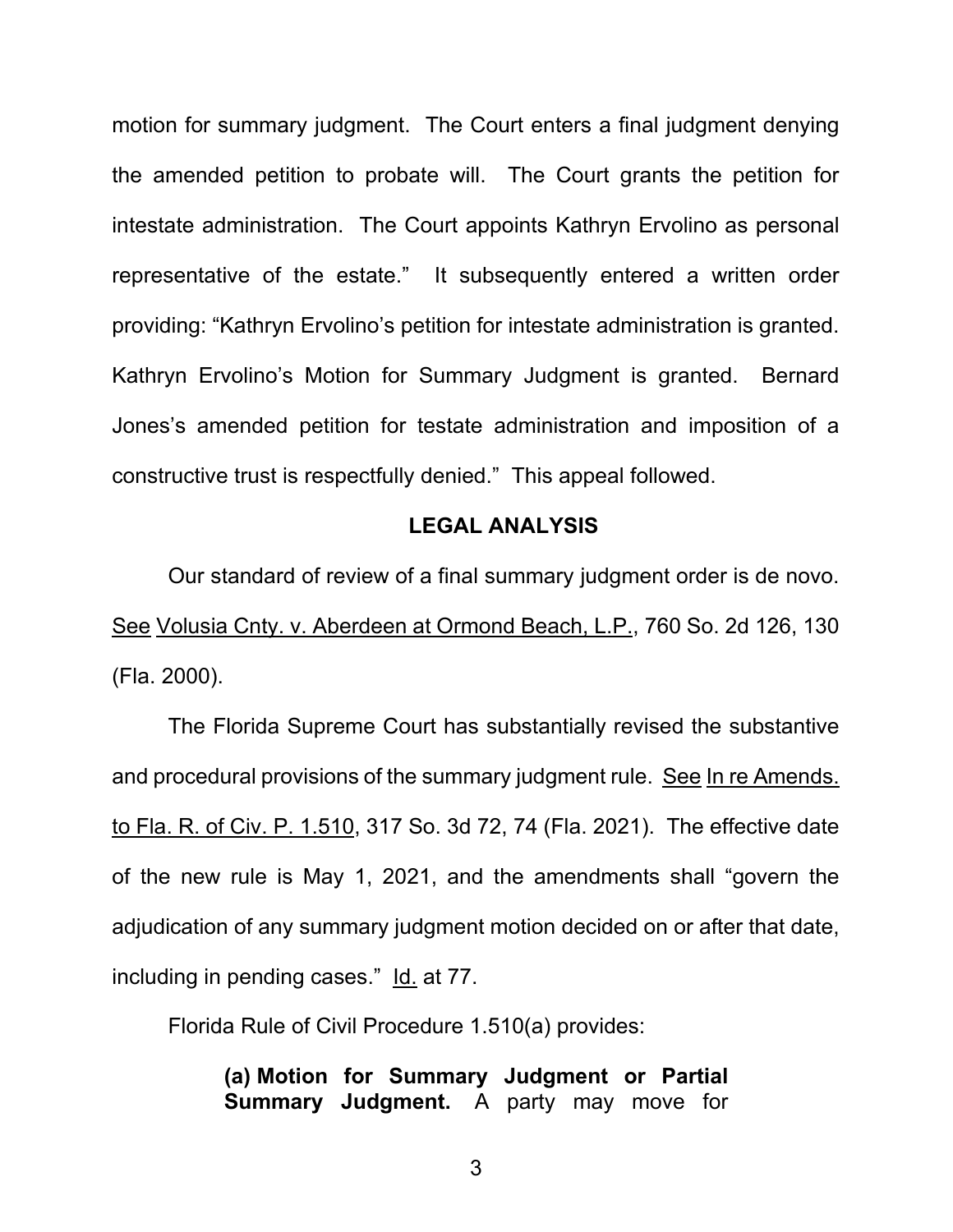summary judgment, identifying each claim or defense--or the part of each claim or defense--on which summary judgment is sought. The court shall grant summary judgment if the movant shows that there is no genuine dispute as to any material fact and the movant is entitled to judgment as a matter of law. **The court shall state on the record the reasons for granting or denying the motion.** The summary judgment standard provided for in this rule shall be construed and applied in accordance with the federal summary judgment standard.

(emphasis added).

"Where federal rule 56(a) says that the court *should* state on the record its reasons for granting or denying a summary judgment motion, new rule 1.510(a) says that the court *shall* do so. The wording of the new rule makes clear that the court's obligation in this regard is mandatory." In re Amends. to Fla. R. of Civ. P. 1.510, 317 So. 3d at 77 (emphasis added).

The newly amended language of the rule also makes clear the court shall state on the record the reasons for *granting or denying* the motion. (emphasis added). "To comply with this requirement, it will not be enough for the court to make a conclusory statement that there is or is not a genuine dispute as to a material fact. The court must state the reasons for its decision with enough specificity to provide useful guidance to the parties and, if necessary, to allow for appellate review." In re Amends. to Fla. R. of Civ. P. 1.510, 317 So. 3d at 77. A mere pronouncement the court has granted or